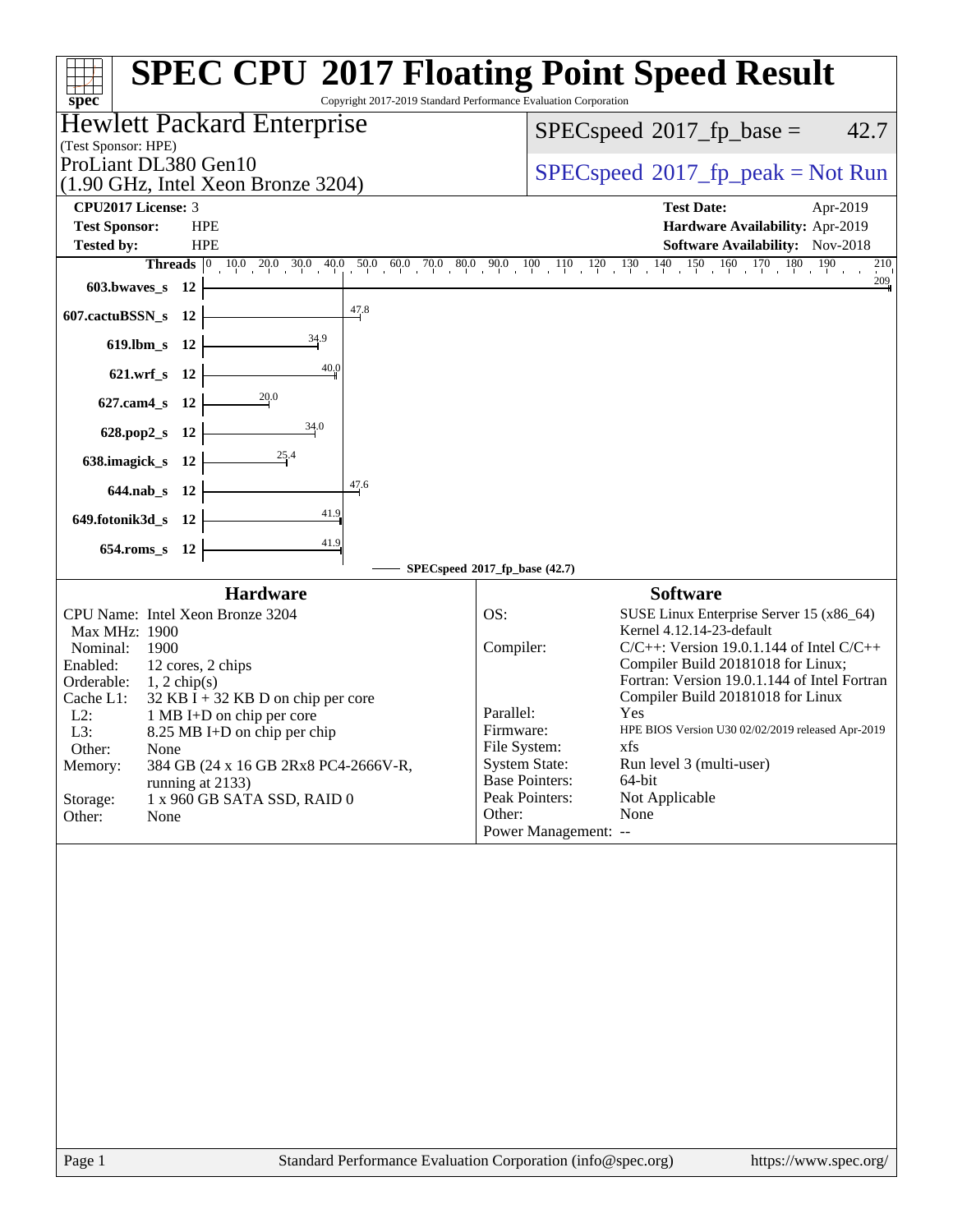Copyright 2017-2019 Standard Performance Evaluation Corporation

### Hewlett Packard Enterprise

#### (Test Sponsor: HPE)

(1.90 GHz, Intel Xeon Bronze 3204)

 $SPECspeed^{\circledcirc}2017_fp\_base = 42.7$  $SPECspeed^{\circledcirc}2017_fp\_base = 42.7$ 

## ProLiant DL380 Gen10<br>(1.00 GHz, Intel Year Proper 2204) [SPECspeed](http://www.spec.org/auto/cpu2017/Docs/result-fields.html#SPECspeed2017fppeak)<sup>®</sup>[2017\\_fp\\_peak = N](http://www.spec.org/auto/cpu2017/Docs/result-fields.html#SPECspeed2017fppeak)ot Run

**[spec](http://www.spec.org/)**

**[CPU2017 License:](http://www.spec.org/auto/cpu2017/Docs/result-fields.html#CPU2017License)** 3 **[Test Date:](http://www.spec.org/auto/cpu2017/Docs/result-fields.html#TestDate)** Apr-2019

**[Test Sponsor:](http://www.spec.org/auto/cpu2017/Docs/result-fields.html#TestSponsor)** HPE **[Hardware Availability:](http://www.spec.org/auto/cpu2017/Docs/result-fields.html#HardwareAvailability)** Apr-2019 **[Tested by:](http://www.spec.org/auto/cpu2017/Docs/result-fields.html#Testedby)** HPE **HPE [Software Availability:](http://www.spec.org/auto/cpu2017/Docs/result-fields.html#SoftwareAvailability)** Nov-2018

#### **[Results Table](http://www.spec.org/auto/cpu2017/Docs/result-fields.html#ResultsTable)**

|                                                                                                           | <b>Base</b>    |                |       |                |       |                | <b>Peak</b> |                |                |              |                |              |                |              |
|-----------------------------------------------------------------------------------------------------------|----------------|----------------|-------|----------------|-------|----------------|-------------|----------------|----------------|--------------|----------------|--------------|----------------|--------------|
| <b>Benchmark</b>                                                                                          | <b>Threads</b> | <b>Seconds</b> | Ratio | <b>Seconds</b> | Ratio | <b>Seconds</b> | Ratio       | <b>Threads</b> | <b>Seconds</b> | <b>Ratio</b> | <b>Seconds</b> | <b>Ratio</b> | <b>Seconds</b> | <b>Ratio</b> |
| 603.bwayes_s                                                                                              | 12             | 283            | 209   | 282            | 209   | 282            | 209         |                |                |              |                |              |                |              |
| 607.cactuBSSN s                                                                                           | 12             | 349            | 47.8  | 349            | 47.8  | 349            | 47.7        |                |                |              |                |              |                |              |
| $619.$ lbm s                                                                                              | 12             | 150            | 35.0  | 150            | 34.9  | 150            | 34.9        |                |                |              |                |              |                |              |
| $621$ .wrf s                                                                                              | 12             | 331            | 40.0  | 327            | 40.5  | 330            | 40.0        |                |                |              |                |              |                |              |
| $627$ .cam $4$ <sub>-S</sub>                                                                              | 12             | 443            | 20.0  | 444            | 20.0  | 444            | 20.0        |                |                |              |                |              |                |              |
| $628.pop2_s$                                                                                              | 12             | 349            | 34.0  | 349            | 34.0  | 349            | 34.0        |                |                |              |                |              |                |              |
| 638.imagick_s                                                                                             | 12             | 572            | 25.2  | 563            | 25.6  | 568            | 25.4        |                |                |              |                |              |                |              |
| $644$ .nab s                                                                                              | 12             | 367            | 47.6  | 368            | 47.5  | 367            | 47.6        |                |                |              |                |              |                |              |
| 649.fotonik3d s                                                                                           | 12             | 218            | 41.9  | 219            | 41.6  | 217            | 42.0        |                |                |              |                |              |                |              |
| $654$ .roms s                                                                                             | 12             | 376            | 41.9  | 375            | 42.0  | 376            | 41.8        |                |                |              |                |              |                |              |
| $SPECspeed*2017_fp\_base =$<br>42.7                                                                       |                |                |       |                |       |                |             |                |                |              |                |              |                |              |
| $CDF_{\ell m}$ and $J\otimes \Lambda \otimes I$ $\mathbb{R}$ and $\mathbb{R}$ and $\mathbb{R}$<br>Mat Dam |                |                |       |                |       |                |             |                |                |              |                |              |                |              |

**[SPECspeed](http://www.spec.org/auto/cpu2017/Docs/result-fields.html#SPECspeed2017fppeak)[2017\\_fp\\_peak =](http://www.spec.org/auto/cpu2017/Docs/result-fields.html#SPECspeed2017fppeak) Not Run**

Results appear in the [order in which they were run.](http://www.spec.org/auto/cpu2017/Docs/result-fields.html#RunOrder) Bold underlined text [indicates a median measurement](http://www.spec.org/auto/cpu2017/Docs/result-fields.html#Median).

#### **[Operating System Notes](http://www.spec.org/auto/cpu2017/Docs/result-fields.html#OperatingSystemNotes)**

 Stack size set to unlimited using "ulimit -s unlimited" Transparent Huge Pages enabled by default Prior to runcpu invocation Filesystem page cache synced and cleared with: sync; echo 3> /proc/sys/vm/drop\_caches

#### **[General Notes](http://www.spec.org/auto/cpu2017/Docs/result-fields.html#GeneralNotes)**

Environment variables set by runcpu before the start of the run: KMP\_AFFINITY = "granularity=core,compact" LD\_LIBRARY\_PATH = "/home/cpu2017\_fpSpeed/lib/ia32:/home/cpu2017\_fpSpeed/lib/intel64" OMP\_STACKSIZE = "192M"

 Binaries compiled on a system with 1x Intel Core i9-7900X CPU + 32GB RAM memory using Redhat Enterprise Linux 7.5 NA: The test sponsor attests, as of date of publication, that CVE-2017-5754 (Meltdown) is mitigated in the system as tested and documented. Yes: The test sponsor attests, as of date of publication, that CVE-2017-5753 (Spectre variant 1) is mitigated in the system as tested and documented. Yes: The test sponsor attests, as of date of publication, that CVE-2017-5715 (Spectre variant 2) is mitigated in the system as tested and documented.

Submitted\_by: "Bucek, James" <james.bucek@hpe.com> Submitted: Fri Oct 18 19:44:58 EDT 2019 Submission: cpu2017-20190819-16822.sub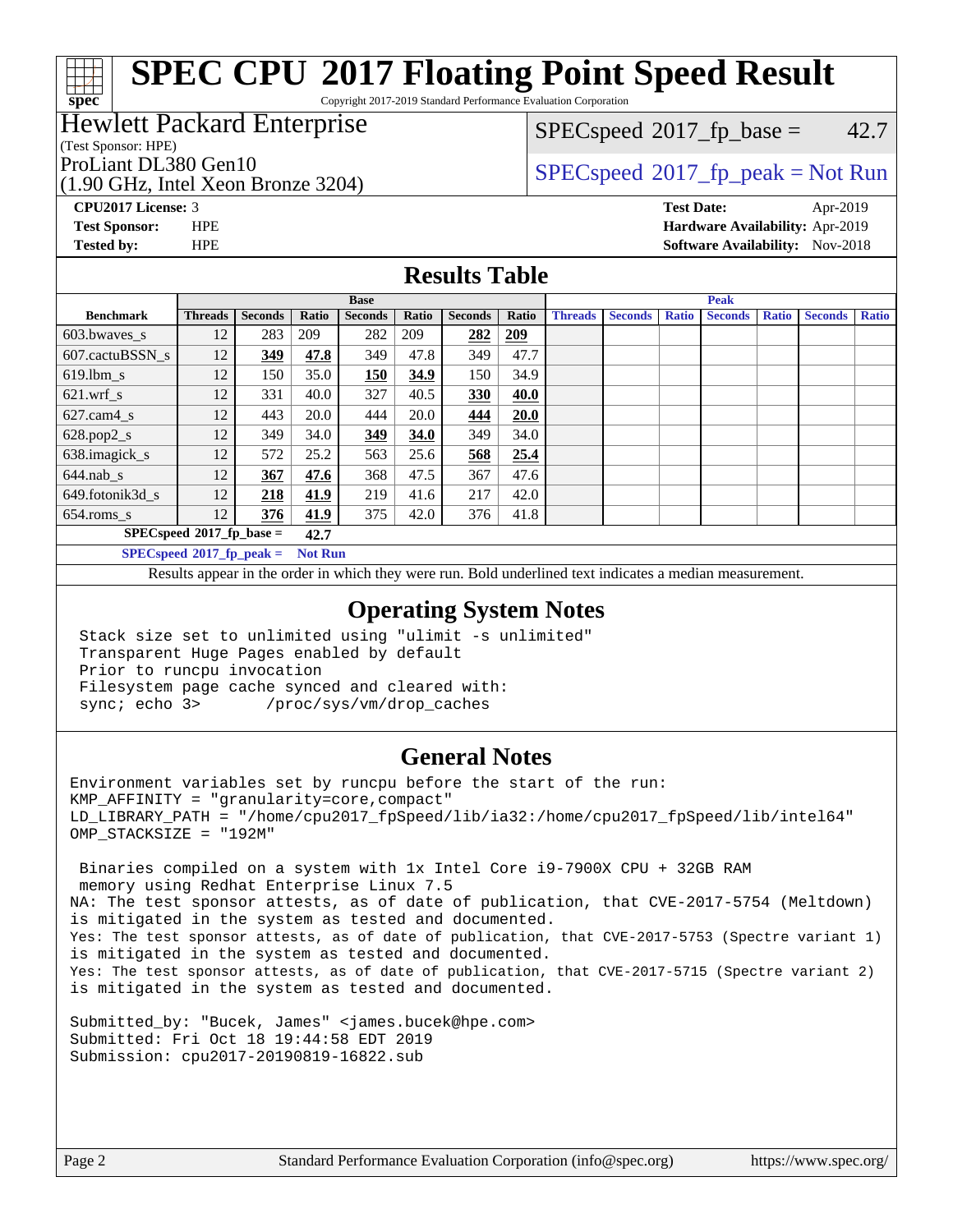Copyright 2017-2019 Standard Performance Evaluation Corporation

### Hewlett Packard Enterprise

 $SPECspeed^{\circ}2017\_fp\_base = 42.7$  $SPECspeed^{\circ}2017\_fp\_base = 42.7$ 

## (Test Sponsor: HPE)

(1.90 GHz, Intel Xeon Bronze 3204)

**[spec](http://www.spec.org/)**

**[Tested by:](http://www.spec.org/auto/cpu2017/Docs/result-fields.html#Testedby)** HPE **[Software Availability:](http://www.spec.org/auto/cpu2017/Docs/result-fields.html#SoftwareAvailability)** Nov-2018

ProLiant DL380 Gen10  $SPECspeed^{\circ}2017\_fp\_peak = Not Run$  $SPECspeed^{\circ}2017\_fp\_peak = Not Run$ 

**[CPU2017 License:](http://www.spec.org/auto/cpu2017/Docs/result-fields.html#CPU2017License)** 3 **[Test Date:](http://www.spec.org/auto/cpu2017/Docs/result-fields.html#TestDate)** Apr-2019 **[Test Sponsor:](http://www.spec.org/auto/cpu2017/Docs/result-fields.html#TestSponsor)** HPE **[Hardware Availability:](http://www.spec.org/auto/cpu2017/Docs/result-fields.html#HardwareAvailability)** Apr-2019

#### **[Platform Notes](http://www.spec.org/auto/cpu2017/Docs/result-fields.html#PlatformNotes)**

Page 3 Standard Performance Evaluation Corporation [\(info@spec.org\)](mailto:info@spec.org) <https://www.spec.org/> BIOS Configuration: Thermal Configuration set to Maximum Cooling Memory Patrol Scrubbing set to Disabled LLC Prefetch set to Enabled LLC Dead Line Allocation set to Disabled Enhanced Processor Performance set to Enabled Workload Profile set to General Peak Frequency Compute Energy/Performance Bias set to Balanced Power Workload Profile set to Custom Numa Group Size Optimization set to Flat Sysinfo program /home/cpu2017\_fpSpeed/bin/sysinfo Rev: r5974 of 2018-05-19 9bcde8f2999c33d61f64985e45859ea9 running on linux-9mbf Mon Apr 29 13:50:33 2019 SUT (System Under Test) info as seen by some common utilities. For more information on this section, see <https://www.spec.org/cpu2017/Docs/config.html#sysinfo> From /proc/cpuinfo model name : Intel(R) Xeon(R) Bronze 3204 CPU @ 1.90GHz 2 "physical id"s (chips) 12 "processors" cores, siblings (Caution: counting these is hw and system dependent. The following excerpts from /proc/cpuinfo might not be reliable. Use with caution.) cpu cores : 6 siblings : 6 physical 0: cores 0 1 2 3 4 5 physical 1: cores 0 1 2 3 4 5 From lscpu: Architecture: x86\_64 CPU op-mode(s): 32-bit, 64-bit Byte Order: Little Endian  $CPU(s):$  12 On-line CPU(s) list: 0-11 Thread(s) per core: 1 Core(s) per socket: 6 Socket(s): 2 NUMA node(s): 2 Vendor ID: GenuineIntel CPU family: 6 Model: 85 Model name: Intel(R) Xeon(R) Bronze 3204 CPU @ 1.90GHz Stepping: 6 CPU MHz: 1900.000 BogoMIPS: 3800.00 Virtualization: VT-x **(Continued on next page)**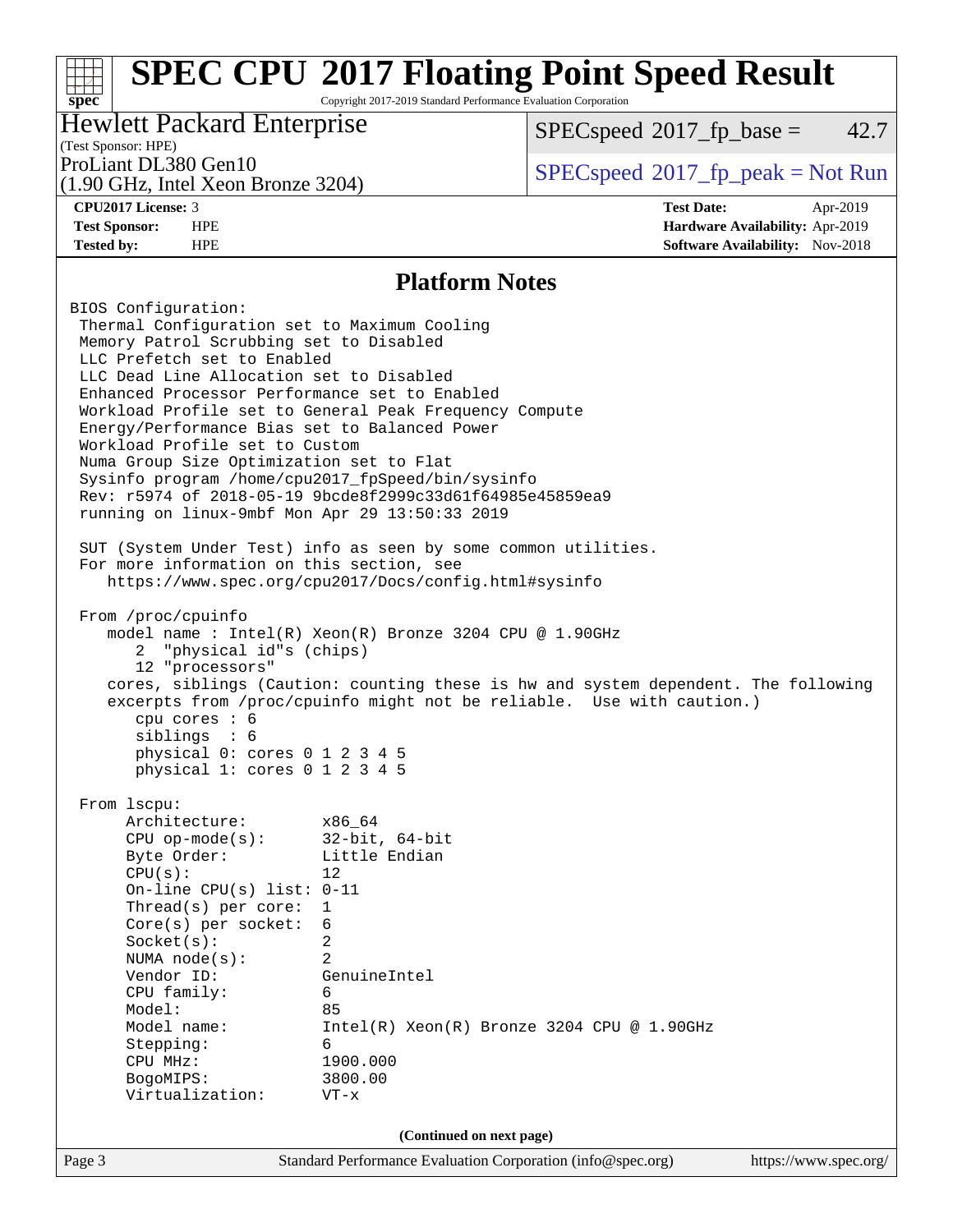Copyright 2017-2019 Standard Performance Evaluation Corporation

## Hewlett Packard Enterprise

 $SPECspeed^{\circ}2017_fp\_base = 42.7$  $SPECspeed^{\circ}2017_fp\_base = 42.7$ 

(Test Sponsor: HPE) (1.90 GHz, Intel Xeon Bronze 3204)

ProLiant DL380 Gen10<br>(1.90 GHz, Intel Xeon Bronze 3204) [SPECspeed](http://www.spec.org/auto/cpu2017/Docs/result-fields.html#SPECspeed2017fppeak)<sup>®</sup>[2017\\_fp\\_peak = N](http://www.spec.org/auto/cpu2017/Docs/result-fields.html#SPECspeed2017fppeak)ot Run

**[spec](http://www.spec.org/)**

**[CPU2017 License:](http://www.spec.org/auto/cpu2017/Docs/result-fields.html#CPU2017License)** 3 **[Test Date:](http://www.spec.org/auto/cpu2017/Docs/result-fields.html#TestDate)** Apr-2019 **[Test Sponsor:](http://www.spec.org/auto/cpu2017/Docs/result-fields.html#TestSponsor)** HPE **[Hardware Availability:](http://www.spec.org/auto/cpu2017/Docs/result-fields.html#HardwareAvailability)** Apr-2019 **[Tested by:](http://www.spec.org/auto/cpu2017/Docs/result-fields.html#Testedby)** HPE **HPE [Software Availability:](http://www.spec.org/auto/cpu2017/Docs/result-fields.html#SoftwareAvailability)** Nov-2018

#### **[Platform Notes \(Continued\)](http://www.spec.org/auto/cpu2017/Docs/result-fields.html#PlatformNotes)**

| Lld cache:<br>32K<br>Lli cache:<br>32K<br>L2 cache:<br>1024K<br>$L3$ cache:<br>8448K<br>NUMA node0 $CPU(s): 0-2, 6-8$<br>NUMA nodel $CPU(s): 3-5, 9-11$<br>Flags:<br>fpu vme de pse tsc msr pae mce cx8 apic sep mtrr pge mca cmov<br>pat pse36 clflush dts acpi mmx fxsr sse sse2 ss ht tm pbe syscall nx pdpelgb rdtscp<br>lm constant_tsc art arch_perfmon pebs bts rep_good nopl xtopology nonstop_tsc cpuid<br>aperfmperf tsc_known_freq pni pclmulqdq dtes64 monitor ds_cpl vmx smx est tm2 ssse3<br>sdbg fma cx16 xtpr pdcm pcid dca sse4_1 sse4_2 x2apic movbe popcnt<br>tsc_deadline_timer aes xsave avx f16c rdrand lahf_lm abm 3dnowprefetch cpuid_fault<br>epb cat_13 cdp_13 invpcid_single intel_ppin mba tpr_shadow vnmi flexpriority ept<br>vpid fsgsbase tsc_adjust bmil hle avx2 smep bmi2 erms invpcid rtm cqm mpx rdt_a<br>avx512f avx512dq rdseed adx smap clflushopt clwb intel_pt avx512cd avx512bw avx512vl<br>xsaveopt xsavec xgetbvl xsaves cqm_llc cqm_occup_llc cqm_mbm_total cqm_mbm_local |
|------------------------------------------------------------------------------------------------------------------------------------------------------------------------------------------------------------------------------------------------------------------------------------------------------------------------------------------------------------------------------------------------------------------------------------------------------------------------------------------------------------------------------------------------------------------------------------------------------------------------------------------------------------------------------------------------------------------------------------------------------------------------------------------------------------------------------------------------------------------------------------------------------------------------------------------------------------------------------------------------------------------------|
| ibpb ibrs stibp dtherm arat pln pts pku ospke avx512_vnni arch_capabilities ssbd                                                                                                                                                                                                                                                                                                                                                                                                                                                                                                                                                                                                                                                                                                                                                                                                                                                                                                                                       |
| /proc/cpuinfo cache data<br>cache size: 8448 KB                                                                                                                                                                                                                                                                                                                                                                                                                                                                                                                                                                                                                                                                                                                                                                                                                                                                                                                                                                        |
| From numactl --hardware WARNING: a numactl 'node' might or might not correspond to a<br>physical chip.<br>available: 2 nodes (0-1)<br>node 0 cpus: 0 1 2 6 7 8<br>node 0 size: 193049 MB<br>node 0 free: 192582 MB<br>node 1 cpus: 3 4 5 9 10 11<br>node 1 size: 193308 MB<br>node 1 free: 193007 MB<br>node distances:<br>node 0 1<br>0: 10 21<br>21 10<br>1:                                                                                                                                                                                                                                                                                                                                                                                                                                                                                                                                                                                                                                                         |
| From /proc/meminfo<br>MemTotal:<br>395630584 kB<br>HugePages_Total:<br>0<br>Hugepagesize:<br>2048 kB                                                                                                                                                                                                                                                                                                                                                                                                                                                                                                                                                                                                                                                                                                                                                                                                                                                                                                                   |
| From /etc/*release* /etc/*version*<br>os-release:<br>NAME="SLES"<br>VERSION="15"<br>VERSION ID="15"<br>PRETTY_NAME="SUSE Linux Enterprise Server 15"<br>ID="sles"                                                                                                                                                                                                                                                                                                                                                                                                                                                                                                                                                                                                                                                                                                                                                                                                                                                      |
| (Continued on next page)                                                                                                                                                                                                                                                                                                                                                                                                                                                                                                                                                                                                                                                                                                                                                                                                                                                                                                                                                                                               |
|                                                                                                                                                                                                                                                                                                                                                                                                                                                                                                                                                                                                                                                                                                                                                                                                                                                                                                                                                                                                                        |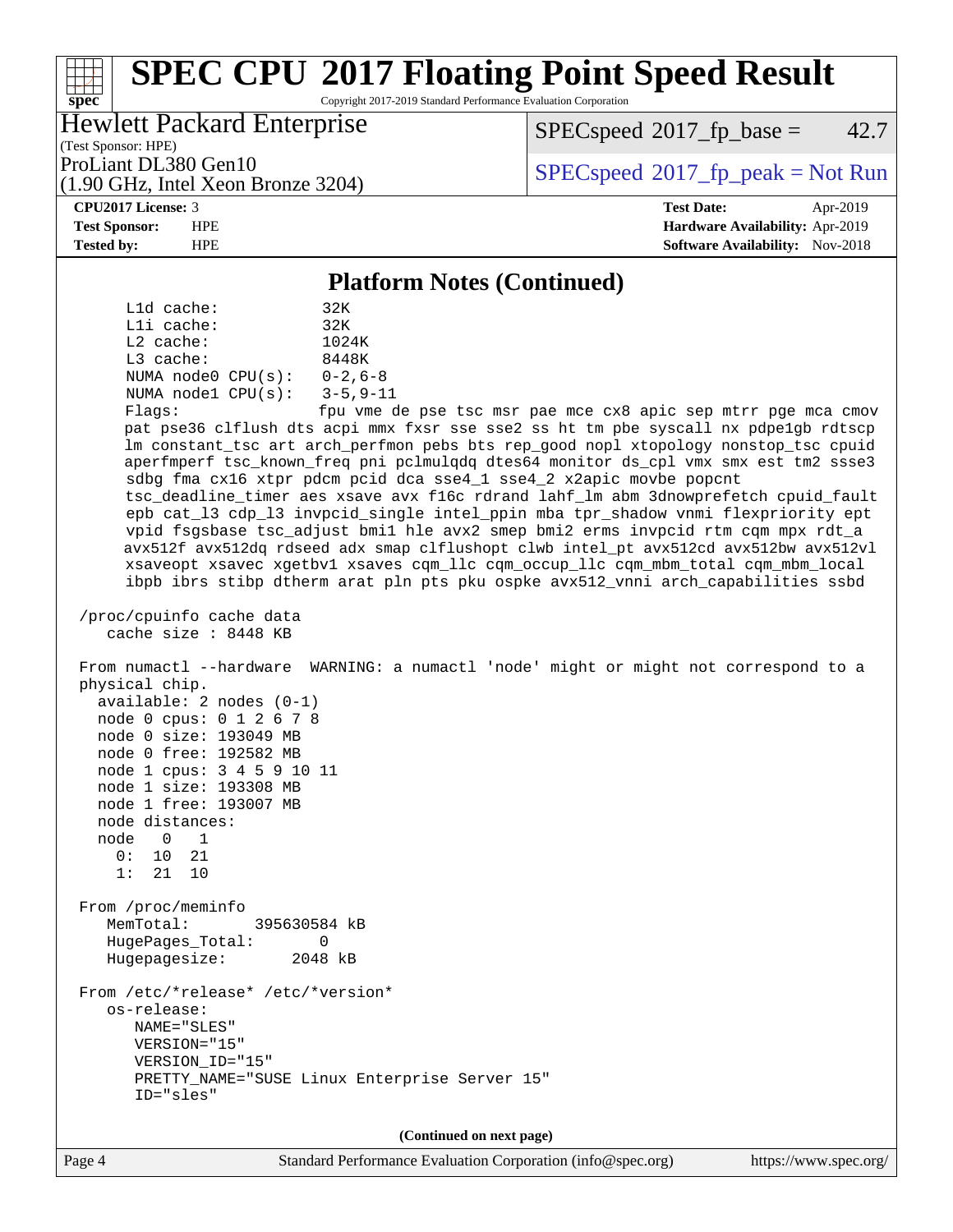Copyright 2017-2019 Standard Performance Evaluation Corporation

#### Hewlett Packard Enterprise

(1.90 GHz, Intel Xeon Bronze 3204)

 $SPECspeed^{\circledcirc}2017_fp\_base = 42.7$  $SPECspeed^{\circledcirc}2017_fp\_base = 42.7$ 

(Test Sponsor: HPE)

ProLiant DL380 Gen10  $SPECspeed^{\circ}2017\_fp\_peak = Not Run$  $SPECspeed^{\circ}2017\_fp\_peak = Not Run$ 

**[spec](http://www.spec.org/)**

**[CPU2017 License:](http://www.spec.org/auto/cpu2017/Docs/result-fields.html#CPU2017License)** 3 **[Test Date:](http://www.spec.org/auto/cpu2017/Docs/result-fields.html#TestDate)** Apr-2019 **[Test Sponsor:](http://www.spec.org/auto/cpu2017/Docs/result-fields.html#TestSponsor)** HPE **[Hardware Availability:](http://www.spec.org/auto/cpu2017/Docs/result-fields.html#HardwareAvailability)** Apr-2019 **[Tested by:](http://www.spec.org/auto/cpu2017/Docs/result-fields.html#Testedby)** HPE **HPE [Software Availability:](http://www.spec.org/auto/cpu2017/Docs/result-fields.html#SoftwareAvailability)** Nov-2018

#### **[Platform Notes \(Continued\)](http://www.spec.org/auto/cpu2017/Docs/result-fields.html#PlatformNotes)**

 ID\_LIKE="suse" ANSI\_COLOR="0;32" CPE\_NAME="cpe:/o:suse:sles:15"

uname -a:

 Linux linux-9mbf 4.12.14-23-default #1 SMP Tue May 29 21:04:44 UTC 2018 (cd0437b) x86\_64 x86\_64 x86\_64 GNU/Linux

Kernel self-reported vulnerability status:

 CVE-2017-5754 (Meltdown): Not affected CVE-2017-5753 (Spectre variant 1): Mitigation: \_\_user pointer sanitization CVE-2017-5715 (Spectre variant 2): Mitigation: Indirect Branch Restricted Speculation, IBPB, IBRS\_FW

run-level 3 Apr 29 13:48

 SPEC is set to: /home/cpu2017\_fpSpeed Filesystem Type Size Used Avail Use% Mounted on /dev/sdb4 xfs 436G 315G 122G 73% /home

 Additional information from dmidecode follows. WARNING: Use caution when you interpret this section. The 'dmidecode' program reads system data which is "intended to allow hardware to be accurately determined", but the intent may not be met, as there are frequent changes to hardware, firmware, and the "DMTF SMBIOS" standard. BIOS HPE U30 02/02/2019 Memory: 24x UNKNOWN NOT AVAILABLE 16 GB 2 rank 2666, configured at 2133

(End of data from sysinfo program)

#### **[Compiler Version Notes](http://www.spec.org/auto/cpu2017/Docs/result-fields.html#CompilerVersionNotes)**

============================================================================== C | 619.lbm\_s(base) 638.imagick\_s(base) 644.nab\_s(base) ------------------------------------------------------------------------------ Intel(R) C Intel(R) 64 Compiler for applications running on Intel(R)  $64$ , Version 19.0.1.144 Build 20181018 Copyright (C) 1985-2018 Intel Corporation. All rights reserved. ------------------------------------------------------------------------------ ============================================================================== C++, C, Fortran | 607.cactuBSSN\_s(base) ------------------------------------------------------------------------------ Intel(R) C++ Intel(R) 64 Compiler for applications running on Intel(R) 64, Version 19.0.1.144 Build 20181018 **(Continued on next page)**

| Page 5<br>Standard Performance Evaluation Corporation (info@spec.org)<br>https://www.spec.org/ |
|------------------------------------------------------------------------------------------------|
|------------------------------------------------------------------------------------------------|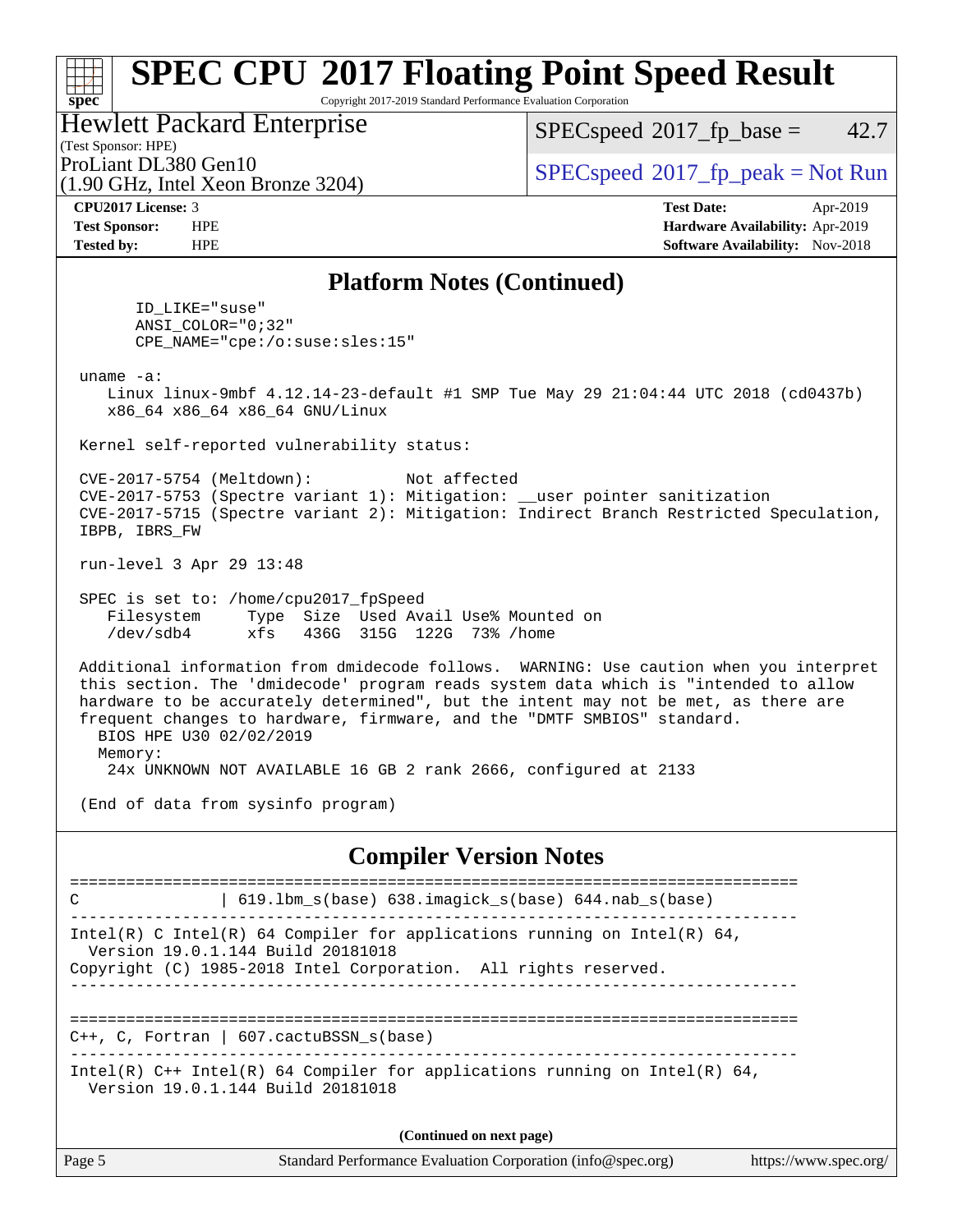# **[spec](http://www.spec.org/)**

# **[SPEC CPU](http://www.spec.org/auto/cpu2017/Docs/result-fields.html#SPECCPU2017FloatingPointSpeedResult)[2017 Floating Point Speed Result](http://www.spec.org/auto/cpu2017/Docs/result-fields.html#SPECCPU2017FloatingPointSpeedResult)**

Copyright 2017-2019 Standard Performance Evaluation Corporation

### Hewlett Packard Enterprise

 $SPECspeed*2017_fp\_base = 42.7$  $SPECspeed*2017_fp\_base = 42.7$ 

## (Test Sponsor: HPE)

(1.90 GHz, Intel Xeon Bronze 3204)

ProLiant DL380 Gen10<br>(1.00 GHz, Intel Yogn Bronze 3204) [SPECspeed](http://www.spec.org/auto/cpu2017/Docs/result-fields.html#SPECspeed2017fppeak)®[2017\\_fp\\_peak = N](http://www.spec.org/auto/cpu2017/Docs/result-fields.html#SPECspeed2017fppeak)ot Run

**[CPU2017 License:](http://www.spec.org/auto/cpu2017/Docs/result-fields.html#CPU2017License)** 3 **[Test Date:](http://www.spec.org/auto/cpu2017/Docs/result-fields.html#TestDate)** Apr-2019 **[Test Sponsor:](http://www.spec.org/auto/cpu2017/Docs/result-fields.html#TestSponsor)** HPE **[Hardware Availability:](http://www.spec.org/auto/cpu2017/Docs/result-fields.html#HardwareAvailability)** Apr-2019 **[Tested by:](http://www.spec.org/auto/cpu2017/Docs/result-fields.html#Testedby)** HPE **HPE [Software Availability:](http://www.spec.org/auto/cpu2017/Docs/result-fields.html#SoftwareAvailability)** Nov-2018

#### **[Compiler Version Notes \(Continued\)](http://www.spec.org/auto/cpu2017/Docs/result-fields.html#CompilerVersionNotes)**

| Copyright (C) 1985-2018 Intel Corporation. All rights reserved.<br>Intel(R) C Intel(R) 64 Compiler for applications running on Intel(R) 64,<br>Version 19.0.1.144 Build 20181018<br>Copyright (C) 1985-2018 Intel Corporation. All rights reserved.<br>$Intel(R)$ Fortran Intel(R) 64 Compiler for applications running on Intel(R)<br>64, Version 19.0.1.144 Build 20181018<br>Copyright (C) 1985-2018 Intel Corporation. All rights reserved. |
|-------------------------------------------------------------------------------------------------------------------------------------------------------------------------------------------------------------------------------------------------------------------------------------------------------------------------------------------------------------------------------------------------------------------------------------------------|
|                                                                                                                                                                                                                                                                                                                                                                                                                                                 |
| Fortran $(603.bwaves s(base) 649.fotonik3d s(base) 654.roms s(base)$                                                                                                                                                                                                                                                                                                                                                                            |
| Intel(R) Fortran Intel(R) 64 Compiler for applications running on Intel(R)<br>64, Version 19.0.1.144 Build 20181018<br>Copyright (C) 1985-2018 Intel Corporation. All rights reserved.                                                                                                                                                                                                                                                          |
| =================================<br>=====================<br>Fortran, $C$   621.wrf_s(base) 627.cam4_s(base) 628.pop2_s(base)                                                                                                                                                                                                                                                                                                                  |
| Intel(R) Fortran Intel(R) 64 Compiler for applications running on Intel(R)<br>64, Version 19.0.1.144 Build 20181018<br>Copyright (C) 1985-2018 Intel Corporation. All rights reserved.<br>Intel(R) C Intel(R) 64 Compiler for applications running on Intel(R) 64,<br>Version 19.0.1.144 Build 20181018<br>Copyright (C) 1985-2018 Intel Corporation. All rights reserved.                                                                      |

## **[Base Compiler Invocation](http://www.spec.org/auto/cpu2017/Docs/result-fields.html#BaseCompilerInvocation)**

[C benchmarks](http://www.spec.org/auto/cpu2017/Docs/result-fields.html#Cbenchmarks): [icc -m64 -std=c11](http://www.spec.org/cpu2017/results/res2019q4/cpu2017-20190819-16822.flags.html#user_CCbase_intel_icc_64bit_c11_33ee0cdaae7deeeab2a9725423ba97205ce30f63b9926c2519791662299b76a0318f32ddfffdc46587804de3178b4f9328c46fa7c2b0cd779d7a61945c91cd35)

[Fortran benchmarks](http://www.spec.org/auto/cpu2017/Docs/result-fields.html#Fortranbenchmarks): [ifort -m64](http://www.spec.org/cpu2017/results/res2019q4/cpu2017-20190819-16822.flags.html#user_FCbase_intel_ifort_64bit_24f2bb282fbaeffd6157abe4f878425411749daecae9a33200eee2bee2fe76f3b89351d69a8130dd5949958ce389cf37ff59a95e7a40d588e8d3a57e0c3fd751)

[Benchmarks using both Fortran and C](http://www.spec.org/auto/cpu2017/Docs/result-fields.html#BenchmarksusingbothFortranandC): [ifort -m64](http://www.spec.org/cpu2017/results/res2019q4/cpu2017-20190819-16822.flags.html#user_CC_FCbase_intel_ifort_64bit_24f2bb282fbaeffd6157abe4f878425411749daecae9a33200eee2bee2fe76f3b89351d69a8130dd5949958ce389cf37ff59a95e7a40d588e8d3a57e0c3fd751) [icc -m64 -std=c11](http://www.spec.org/cpu2017/results/res2019q4/cpu2017-20190819-16822.flags.html#user_CC_FCbase_intel_icc_64bit_c11_33ee0cdaae7deeeab2a9725423ba97205ce30f63b9926c2519791662299b76a0318f32ddfffdc46587804de3178b4f9328c46fa7c2b0cd779d7a61945c91cd35)

[Benchmarks using Fortran, C, and C++:](http://www.spec.org/auto/cpu2017/Docs/result-fields.html#BenchmarksusingFortranCandCXX) [icpc -m64](http://www.spec.org/cpu2017/results/res2019q4/cpu2017-20190819-16822.flags.html#user_CC_CXX_FCbase_intel_icpc_64bit_4ecb2543ae3f1412ef961e0650ca070fec7b7afdcd6ed48761b84423119d1bf6bdf5cad15b44d48e7256388bc77273b966e5eb805aefd121eb22e9299b2ec9d9) [icc -m64 -std=c11](http://www.spec.org/cpu2017/results/res2019q4/cpu2017-20190819-16822.flags.html#user_CC_CXX_FCbase_intel_icc_64bit_c11_33ee0cdaae7deeeab2a9725423ba97205ce30f63b9926c2519791662299b76a0318f32ddfffdc46587804de3178b4f9328c46fa7c2b0cd779d7a61945c91cd35) [ifort -m64](http://www.spec.org/cpu2017/results/res2019q4/cpu2017-20190819-16822.flags.html#user_CC_CXX_FCbase_intel_ifort_64bit_24f2bb282fbaeffd6157abe4f878425411749daecae9a33200eee2bee2fe76f3b89351d69a8130dd5949958ce389cf37ff59a95e7a40d588e8d3a57e0c3fd751)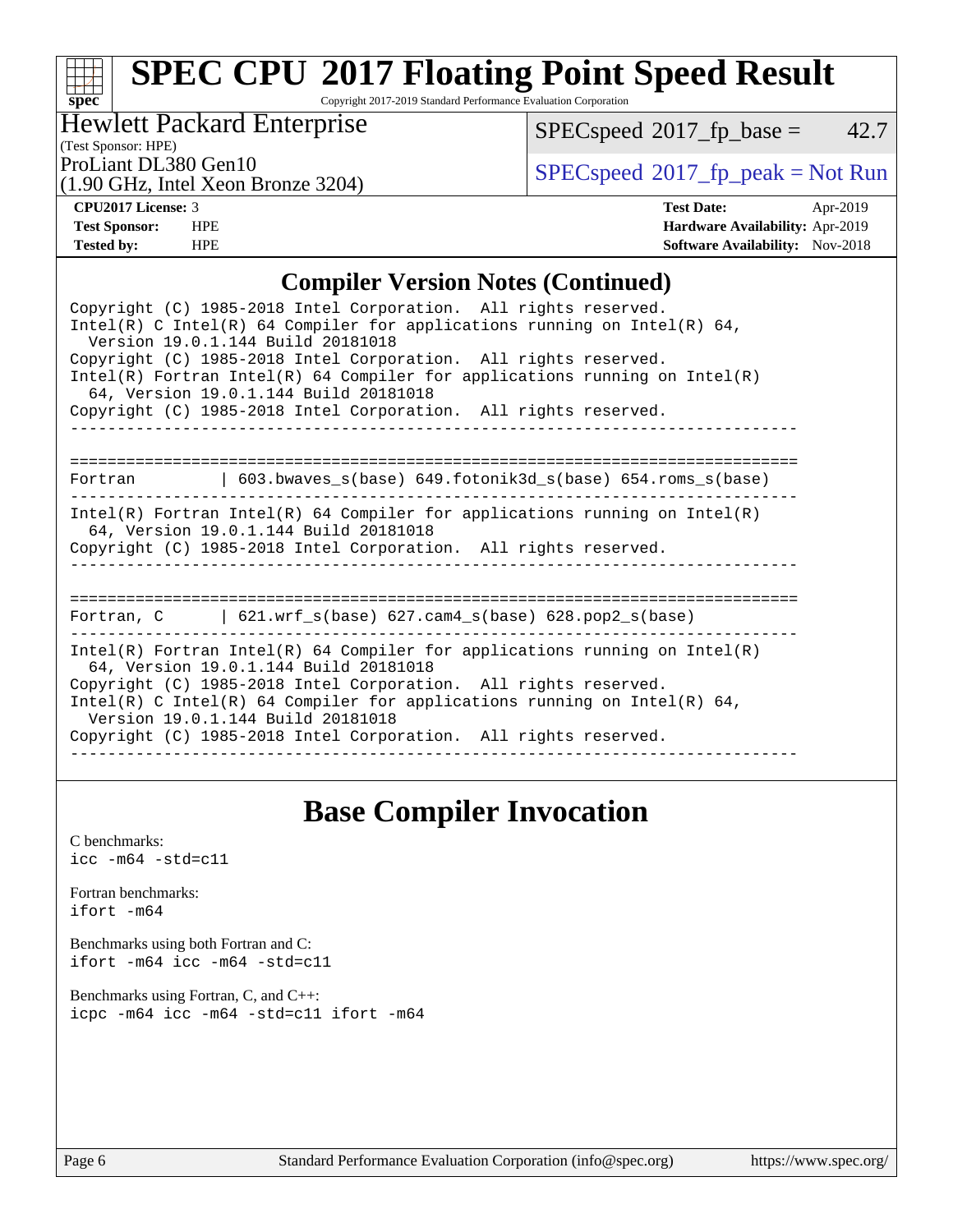Copyright 2017-2019 Standard Performance Evaluation Corporation

### Hewlett Packard Enterprise

 $SPECspeed^{\circ}2017\_fp\_base = 42.7$  $SPECspeed^{\circ}2017\_fp\_base = 42.7$ 

(Test Sponsor: HPE)

(1.90 GHz, Intel Xeon Bronze 3204)

ProLiant DL380 Gen10<br>(1.00 GHz, Intel Year Proper 2204) [SPECspeed](http://www.spec.org/auto/cpu2017/Docs/result-fields.html#SPECspeed2017fppeak)<sup>®</sup>[2017\\_fp\\_peak = N](http://www.spec.org/auto/cpu2017/Docs/result-fields.html#SPECspeed2017fppeak)ot Run

**[spec](http://www.spec.org/)**

**[CPU2017 License:](http://www.spec.org/auto/cpu2017/Docs/result-fields.html#CPU2017License)** 3 **[Test Date:](http://www.spec.org/auto/cpu2017/Docs/result-fields.html#TestDate)** Apr-2019 **[Test Sponsor:](http://www.spec.org/auto/cpu2017/Docs/result-fields.html#TestSponsor)** HPE **[Hardware Availability:](http://www.spec.org/auto/cpu2017/Docs/result-fields.html#HardwareAvailability)** Apr-2019 **[Tested by:](http://www.spec.org/auto/cpu2017/Docs/result-fields.html#Testedby)** HPE **[Software Availability:](http://www.spec.org/auto/cpu2017/Docs/result-fields.html#SoftwareAvailability)** Nov-2018

## **[Base Portability Flags](http://www.spec.org/auto/cpu2017/Docs/result-fields.html#BasePortabilityFlags)**

 603.bwaves\_s: [-DSPEC\\_LP64](http://www.spec.org/cpu2017/results/res2019q4/cpu2017-20190819-16822.flags.html#suite_basePORTABILITY603_bwaves_s_DSPEC_LP64) 607.cactuBSSN\_s: [-DSPEC\\_LP64](http://www.spec.org/cpu2017/results/res2019q4/cpu2017-20190819-16822.flags.html#suite_basePORTABILITY607_cactuBSSN_s_DSPEC_LP64) 619.lbm\_s: [-DSPEC\\_LP64](http://www.spec.org/cpu2017/results/res2019q4/cpu2017-20190819-16822.flags.html#suite_basePORTABILITY619_lbm_s_DSPEC_LP64) 621.wrf\_s: [-DSPEC\\_LP64](http://www.spec.org/cpu2017/results/res2019q4/cpu2017-20190819-16822.flags.html#suite_basePORTABILITY621_wrf_s_DSPEC_LP64) [-DSPEC\\_CASE\\_FLAG](http://www.spec.org/cpu2017/results/res2019q4/cpu2017-20190819-16822.flags.html#b621.wrf_s_baseCPORTABILITY_DSPEC_CASE_FLAG) [-convert big\\_endian](http://www.spec.org/cpu2017/results/res2019q4/cpu2017-20190819-16822.flags.html#user_baseFPORTABILITY621_wrf_s_convert_big_endian_c3194028bc08c63ac5d04de18c48ce6d347e4e562e8892b8bdbdc0214820426deb8554edfa529a3fb25a586e65a3d812c835984020483e7e73212c4d31a38223) 627.cam4\_s: [-DSPEC\\_LP64](http://www.spec.org/cpu2017/results/res2019q4/cpu2017-20190819-16822.flags.html#suite_basePORTABILITY627_cam4_s_DSPEC_LP64) [-DSPEC\\_CASE\\_FLAG](http://www.spec.org/cpu2017/results/res2019q4/cpu2017-20190819-16822.flags.html#b627.cam4_s_baseCPORTABILITY_DSPEC_CASE_FLAG) 628.pop2\_s: [-DSPEC\\_LP64](http://www.spec.org/cpu2017/results/res2019q4/cpu2017-20190819-16822.flags.html#suite_basePORTABILITY628_pop2_s_DSPEC_LP64) [-DSPEC\\_CASE\\_FLAG](http://www.spec.org/cpu2017/results/res2019q4/cpu2017-20190819-16822.flags.html#b628.pop2_s_baseCPORTABILITY_DSPEC_CASE_FLAG) [-convert big\\_endian](http://www.spec.org/cpu2017/results/res2019q4/cpu2017-20190819-16822.flags.html#user_baseFPORTABILITY628_pop2_s_convert_big_endian_c3194028bc08c63ac5d04de18c48ce6d347e4e562e8892b8bdbdc0214820426deb8554edfa529a3fb25a586e65a3d812c835984020483e7e73212c4d31a38223) [-assume byterecl](http://www.spec.org/cpu2017/results/res2019q4/cpu2017-20190819-16822.flags.html#user_baseFPORTABILITY628_pop2_s_assume_byterecl_7e47d18b9513cf18525430bbf0f2177aa9bf368bc7a059c09b2c06a34b53bd3447c950d3f8d6c70e3faf3a05c8557d66a5798b567902e8849adc142926523472) 638.imagick\_s: [-DSPEC\\_LP64](http://www.spec.org/cpu2017/results/res2019q4/cpu2017-20190819-16822.flags.html#suite_basePORTABILITY638_imagick_s_DSPEC_LP64) 644.nab\_s: [-DSPEC\\_LP64](http://www.spec.org/cpu2017/results/res2019q4/cpu2017-20190819-16822.flags.html#suite_basePORTABILITY644_nab_s_DSPEC_LP64) 649.fotonik3d\_s: [-DSPEC\\_LP64](http://www.spec.org/cpu2017/results/res2019q4/cpu2017-20190819-16822.flags.html#suite_basePORTABILITY649_fotonik3d_s_DSPEC_LP64) 654.roms\_s: [-DSPEC\\_LP64](http://www.spec.org/cpu2017/results/res2019q4/cpu2017-20190819-16822.flags.html#suite_basePORTABILITY654_roms_s_DSPEC_LP64)

## **[Base Optimization Flags](http://www.spec.org/auto/cpu2017/Docs/result-fields.html#BaseOptimizationFlags)**

[C benchmarks](http://www.spec.org/auto/cpu2017/Docs/result-fields.html#Cbenchmarks):

[-xCORE-AVX512](http://www.spec.org/cpu2017/results/res2019q4/cpu2017-20190819-16822.flags.html#user_CCbase_f-xCORE-AVX512) [-ipo](http://www.spec.org/cpu2017/results/res2019q4/cpu2017-20190819-16822.flags.html#user_CCbase_f-ipo) [-O3](http://www.spec.org/cpu2017/results/res2019q4/cpu2017-20190819-16822.flags.html#user_CCbase_f-O3) [-no-prec-div](http://www.spec.org/cpu2017/results/res2019q4/cpu2017-20190819-16822.flags.html#user_CCbase_f-no-prec-div) [-qopt-prefetch](http://www.spec.org/cpu2017/results/res2019q4/cpu2017-20190819-16822.flags.html#user_CCbase_f-qopt-prefetch) [-ffinite-math-only](http://www.spec.org/cpu2017/results/res2019q4/cpu2017-20190819-16822.flags.html#user_CCbase_f_finite_math_only_cb91587bd2077682c4b38af759c288ed7c732db004271a9512da14a4f8007909a5f1427ecbf1a0fb78ff2a814402c6114ac565ca162485bbcae155b5e4258871) [-qopt-mem-layout-trans=4](http://www.spec.org/cpu2017/results/res2019q4/cpu2017-20190819-16822.flags.html#user_CCbase_f-qopt-mem-layout-trans_fa39e755916c150a61361b7846f310bcdf6f04e385ef281cadf3647acec3f0ae266d1a1d22d972a7087a248fd4e6ca390a3634700869573d231a252c784941a8) [-qopenmp](http://www.spec.org/cpu2017/results/res2019q4/cpu2017-20190819-16822.flags.html#user_CCbase_qopenmp_16be0c44f24f464004c6784a7acb94aca937f053568ce72f94b139a11c7c168634a55f6653758ddd83bcf7b8463e8028bb0b48b77bcddc6b78d5d95bb1df2967) [-DSPEC\\_OPENMP](http://www.spec.org/cpu2017/results/res2019q4/cpu2017-20190819-16822.flags.html#suite_CCbase_DSPEC_OPENMP)

[Fortran benchmarks](http://www.spec.org/auto/cpu2017/Docs/result-fields.html#Fortranbenchmarks):

[-DSPEC\\_OPENMP](http://www.spec.org/cpu2017/results/res2019q4/cpu2017-20190819-16822.flags.html#suite_FCbase_DSPEC_OPENMP) [-xCORE-AVX512](http://www.spec.org/cpu2017/results/res2019q4/cpu2017-20190819-16822.flags.html#user_FCbase_f-xCORE-AVX512) [-ipo](http://www.spec.org/cpu2017/results/res2019q4/cpu2017-20190819-16822.flags.html#user_FCbase_f-ipo) [-O3](http://www.spec.org/cpu2017/results/res2019q4/cpu2017-20190819-16822.flags.html#user_FCbase_f-O3) [-no-prec-div](http://www.spec.org/cpu2017/results/res2019q4/cpu2017-20190819-16822.flags.html#user_FCbase_f-no-prec-div) [-qopt-prefetch](http://www.spec.org/cpu2017/results/res2019q4/cpu2017-20190819-16822.flags.html#user_FCbase_f-qopt-prefetch) [-ffinite-math-only](http://www.spec.org/cpu2017/results/res2019q4/cpu2017-20190819-16822.flags.html#user_FCbase_f_finite_math_only_cb91587bd2077682c4b38af759c288ed7c732db004271a9512da14a4f8007909a5f1427ecbf1a0fb78ff2a814402c6114ac565ca162485bbcae155b5e4258871) [-qopt-mem-layout-trans=4](http://www.spec.org/cpu2017/results/res2019q4/cpu2017-20190819-16822.flags.html#user_FCbase_f-qopt-mem-layout-trans_fa39e755916c150a61361b7846f310bcdf6f04e385ef281cadf3647acec3f0ae266d1a1d22d972a7087a248fd4e6ca390a3634700869573d231a252c784941a8) [-qopenmp](http://www.spec.org/cpu2017/results/res2019q4/cpu2017-20190819-16822.flags.html#user_FCbase_qopenmp_16be0c44f24f464004c6784a7acb94aca937f053568ce72f94b139a11c7c168634a55f6653758ddd83bcf7b8463e8028bb0b48b77bcddc6b78d5d95bb1df2967) [-nostandard-realloc-lhs](http://www.spec.org/cpu2017/results/res2019q4/cpu2017-20190819-16822.flags.html#user_FCbase_f_2003_std_realloc_82b4557e90729c0f113870c07e44d33d6f5a304b4f63d4c15d2d0f1fab99f5daaed73bdb9275d9ae411527f28b936061aa8b9c8f2d63842963b95c9dd6426b8a)

[Benchmarks using both Fortran and C](http://www.spec.org/auto/cpu2017/Docs/result-fields.html#BenchmarksusingbothFortranandC):

[-xCORE-AVX512](http://www.spec.org/cpu2017/results/res2019q4/cpu2017-20190819-16822.flags.html#user_CC_FCbase_f-xCORE-AVX512) [-ipo](http://www.spec.org/cpu2017/results/res2019q4/cpu2017-20190819-16822.flags.html#user_CC_FCbase_f-ipo) [-O3](http://www.spec.org/cpu2017/results/res2019q4/cpu2017-20190819-16822.flags.html#user_CC_FCbase_f-O3) [-no-prec-div](http://www.spec.org/cpu2017/results/res2019q4/cpu2017-20190819-16822.flags.html#user_CC_FCbase_f-no-prec-div) [-qopt-prefetch](http://www.spec.org/cpu2017/results/res2019q4/cpu2017-20190819-16822.flags.html#user_CC_FCbase_f-qopt-prefetch) [-ffinite-math-only](http://www.spec.org/cpu2017/results/res2019q4/cpu2017-20190819-16822.flags.html#user_CC_FCbase_f_finite_math_only_cb91587bd2077682c4b38af759c288ed7c732db004271a9512da14a4f8007909a5f1427ecbf1a0fb78ff2a814402c6114ac565ca162485bbcae155b5e4258871) [-qopt-mem-layout-trans=4](http://www.spec.org/cpu2017/results/res2019q4/cpu2017-20190819-16822.flags.html#user_CC_FCbase_f-qopt-mem-layout-trans_fa39e755916c150a61361b7846f310bcdf6f04e385ef281cadf3647acec3f0ae266d1a1d22d972a7087a248fd4e6ca390a3634700869573d231a252c784941a8) [-qopenmp](http://www.spec.org/cpu2017/results/res2019q4/cpu2017-20190819-16822.flags.html#user_CC_FCbase_qopenmp_16be0c44f24f464004c6784a7acb94aca937f053568ce72f94b139a11c7c168634a55f6653758ddd83bcf7b8463e8028bb0b48b77bcddc6b78d5d95bb1df2967) [-DSPEC\\_OPENMP](http://www.spec.org/cpu2017/results/res2019q4/cpu2017-20190819-16822.flags.html#suite_CC_FCbase_DSPEC_OPENMP) [-nostandard-realloc-lhs](http://www.spec.org/cpu2017/results/res2019q4/cpu2017-20190819-16822.flags.html#user_CC_FCbase_f_2003_std_realloc_82b4557e90729c0f113870c07e44d33d6f5a304b4f63d4c15d2d0f1fab99f5daaed73bdb9275d9ae411527f28b936061aa8b9c8f2d63842963b95c9dd6426b8a)

[Benchmarks using Fortran, C, and C++:](http://www.spec.org/auto/cpu2017/Docs/result-fields.html#BenchmarksusingFortranCandCXX)

[-xCORE-AVX512](http://www.spec.org/cpu2017/results/res2019q4/cpu2017-20190819-16822.flags.html#user_CC_CXX_FCbase_f-xCORE-AVX512) [-ipo](http://www.spec.org/cpu2017/results/res2019q4/cpu2017-20190819-16822.flags.html#user_CC_CXX_FCbase_f-ipo) [-O3](http://www.spec.org/cpu2017/results/res2019q4/cpu2017-20190819-16822.flags.html#user_CC_CXX_FCbase_f-O3) [-no-prec-div](http://www.spec.org/cpu2017/results/res2019q4/cpu2017-20190819-16822.flags.html#user_CC_CXX_FCbase_f-no-prec-div) [-qopt-prefetch](http://www.spec.org/cpu2017/results/res2019q4/cpu2017-20190819-16822.flags.html#user_CC_CXX_FCbase_f-qopt-prefetch) [-ffinite-math-only](http://www.spec.org/cpu2017/results/res2019q4/cpu2017-20190819-16822.flags.html#user_CC_CXX_FCbase_f_finite_math_only_cb91587bd2077682c4b38af759c288ed7c732db004271a9512da14a4f8007909a5f1427ecbf1a0fb78ff2a814402c6114ac565ca162485bbcae155b5e4258871) [-qopt-mem-layout-trans=4](http://www.spec.org/cpu2017/results/res2019q4/cpu2017-20190819-16822.flags.html#user_CC_CXX_FCbase_f-qopt-mem-layout-trans_fa39e755916c150a61361b7846f310bcdf6f04e385ef281cadf3647acec3f0ae266d1a1d22d972a7087a248fd4e6ca390a3634700869573d231a252c784941a8) [-qopenmp](http://www.spec.org/cpu2017/results/res2019q4/cpu2017-20190819-16822.flags.html#user_CC_CXX_FCbase_qopenmp_16be0c44f24f464004c6784a7acb94aca937f053568ce72f94b139a11c7c168634a55f6653758ddd83bcf7b8463e8028bb0b48b77bcddc6b78d5d95bb1df2967) [-DSPEC\\_OPENMP](http://www.spec.org/cpu2017/results/res2019q4/cpu2017-20190819-16822.flags.html#suite_CC_CXX_FCbase_DSPEC_OPENMP) [-nostandard-realloc-lhs](http://www.spec.org/cpu2017/results/res2019q4/cpu2017-20190819-16822.flags.html#user_CC_CXX_FCbase_f_2003_std_realloc_82b4557e90729c0f113870c07e44d33d6f5a304b4f63d4c15d2d0f1fab99f5daaed73bdb9275d9ae411527f28b936061aa8b9c8f2d63842963b95c9dd6426b8a)

[The flags files that were used to format this result can be browsed at](tmsearch)

<http://www.spec.org/cpu2017/flags/HPE-ic19.0u1-flags-linux64-revB.html> <http://www.spec.org/cpu2017/flags/HPE-Platform-Flags-Intel-V1.2-CLX-revB.html>

[You can also download the XML flags sources by saving the following links:](tmsearch) <http://www.spec.org/cpu2017/flags/HPE-ic19.0u1-flags-linux64-revB.xml> <http://www.spec.org/cpu2017/flags/HPE-Platform-Flags-Intel-V1.2-CLX-revB.xml>